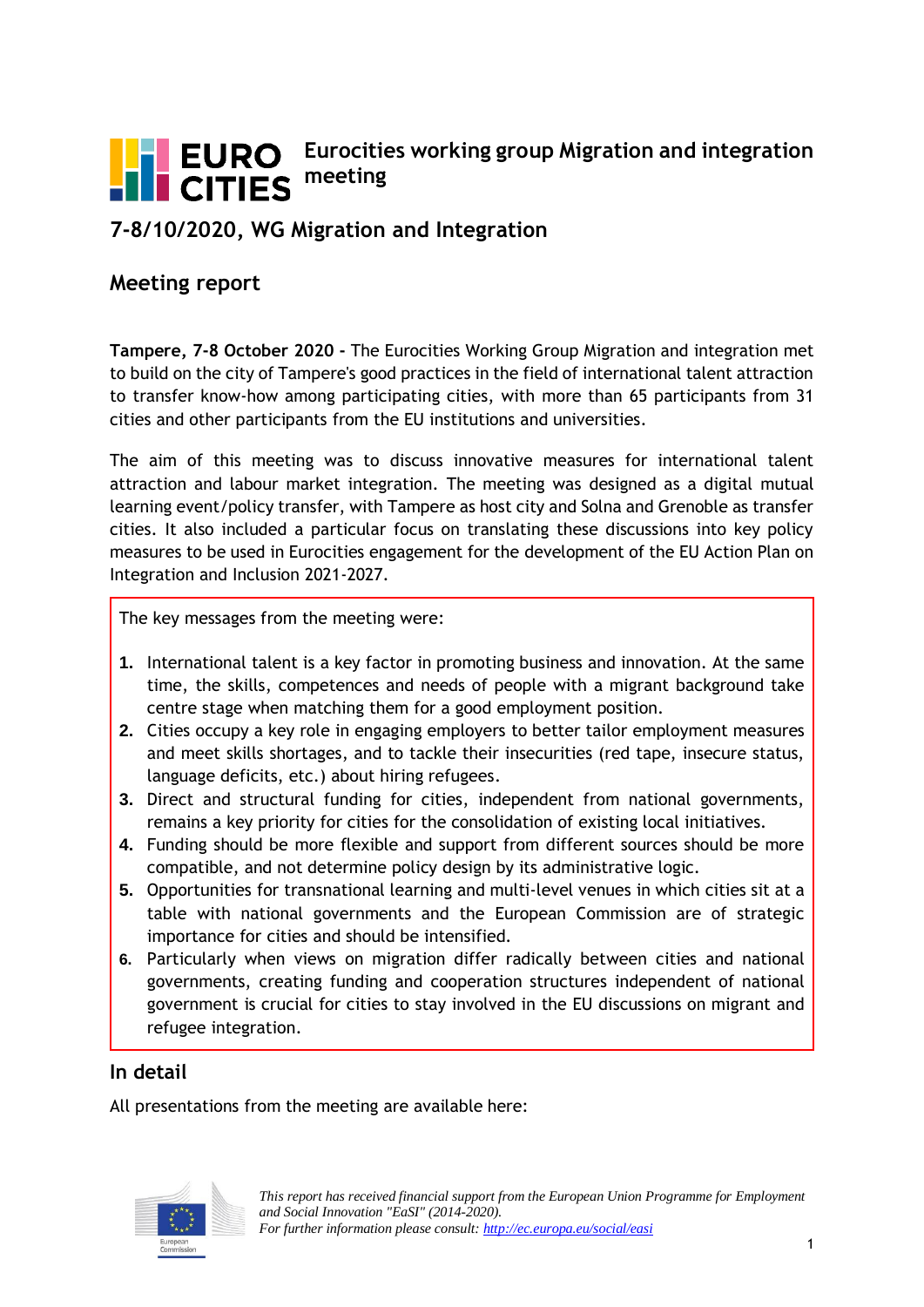- The [recorded videos](https://www.youtube.com/playlist?list=PLvzHLhum83vuGhfLQJtfHpusNe2cbCULU) of the meeting (as a private playlist on Youtube)
- Tampere's presentation [slides](http://nws.eurocities.eu/MediaShell/media/Tampere_WG_Migration_7-8_October_2020.pdf) and a short [case study](http://nws.eurocities.eu/MediaShell/media/Case_study_Tampere_WGMigration.pdf) overview of Tampere's practices, as well as [information](https://www.metropolia.fi/en/rdi/rdi-projects/simhe) on SIMHE services (Supporting Immigrants in Higher Education in Finland) that was shared during the meeting
- Solna's presentation [slides](http://nws.eurocities.eu/MediaShell/media/Solna_WG_Migration_7-8_October_2020.pdf) and a [video](https://www.youtube.com/watch?v=slTsn7Z_Pwc&feature=youtu.be) on the Solna Model
- Grenoble's presentation [slides](http://nws.eurocities.eu/MediaShell/media/Grenoble_WG_Migration_7-8_October_2020.pdf)



#### **1. Official welcome/Opening of the event**

## **2. Session I – Learning from Tampere's Strategic Programme for international talent attraction and labour market integration**

Cities are looking into new ways to attract international talent and provide incentives for migrants to settle and work in their territories. European societies are ageing fast and are therefore in need of immigration to uphold socio-economic standards, counteract the pressure put on social systems and maintain the essential infrastructure of our economies.

One tool to achieve this is Tampere's Strategic Programme on International Talent Attraction and Migration, a first of its kind in Finland. Mari Taverne, leading Tampere's work on this topic, says the city's vision is: "Tampere – the best for you – an attractive and renowned city for international talent".

By creating a strategic, cross-sector holistic management model for internationalisation, the city focuses on bringing their local ecosystem to life. Tampere sees international talent as a key factor in promoting business and innovation. At the same time, the skills, competences and needs of people with a migrant background take centre stage when matching them for a good employment position.

To put these concepts into practice, Tampere has built a unique coordination structure that supports the settlement of international experts and steers job seekers with a migrant background towards open labour markets:

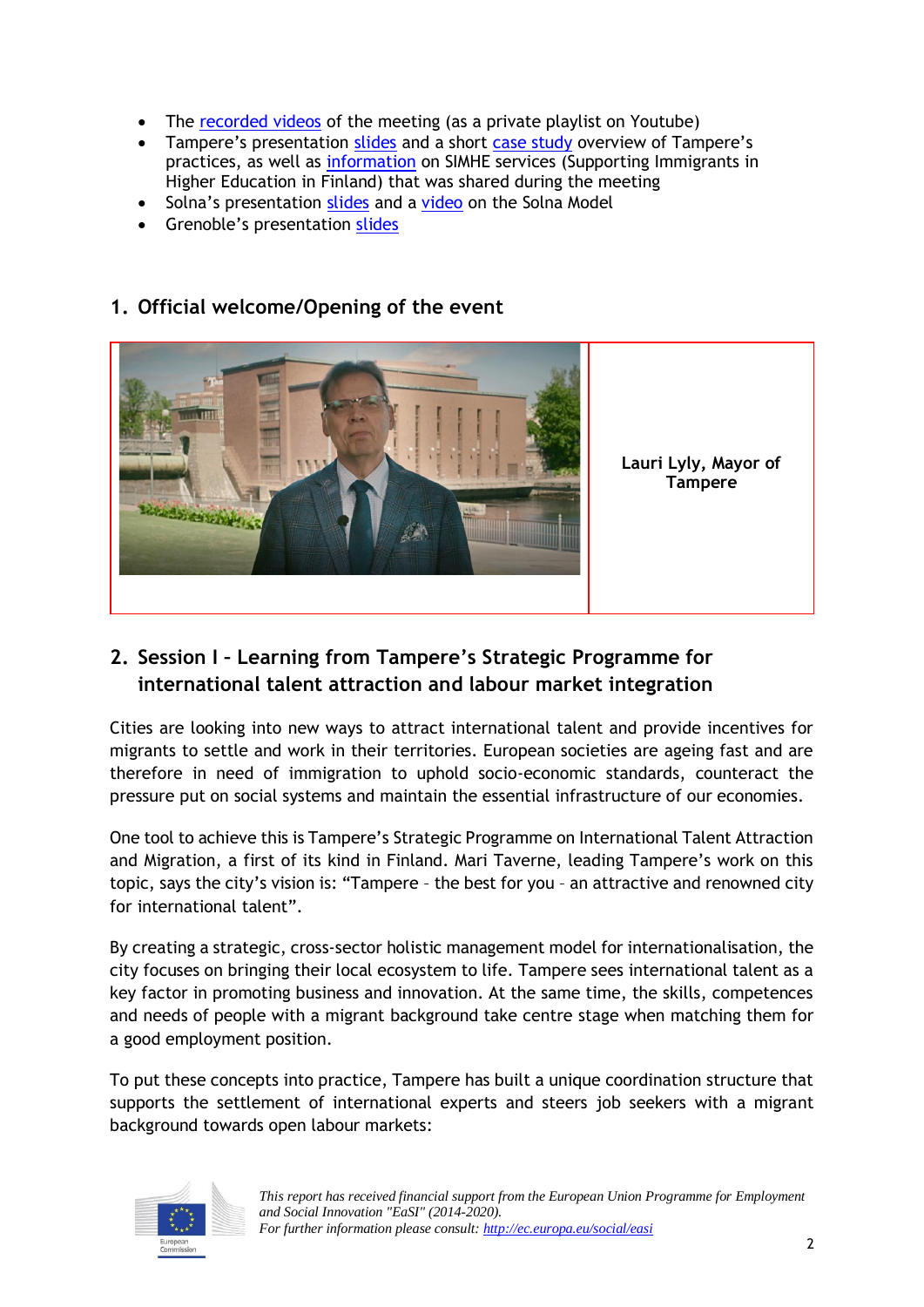- Migration Info Centre Mainio: giving advice and guidance for newcomers and settled migrants
- International HUB Tampere: matching local business and global talents
- the International Skills Centre: speeding up the educational and employment paths for migrants and facilitate their access to the labour market in the region

# **3. Session II & III – Transferring good practices from Tampere to other cities**

The cities of Solna and Grenoble also have strong measures in place the integration of migrants into the labour market. Solna's Solna Model on labour market integration works through strong ties to employers, while Grenoble's Refugee Inclusion and Employment Integrated Programme (RISING) builds on individualised employment coaching to ease access to employment.

These initiatives of the three cities illustrate their key role in personalisation and service orientation of labour market support beyond what national integration programmes can deliver, e.g. through individual job coaches, on-demand training, mapping and validating formal qualifications and non-accredited skills, one-stop-shops, or multilingual support. They also show how cities are forging partnerships and initiating joined governance processes: with actors from business, university, NGO and government sectors to jointly steer talent attraction and labour market inclusion from the local or metropolitan level. Finally, it is clear from these practices that cities occupy a key role in engaging employers to better tailor employment measures and meet skills shortages, and to tackle their insecurities (red tape, insecure status, language deficits, etc.) about hiring refugees.

The refugee arrival in 2015 boosted the adaptation of municipal services to diversity. It helped to initiate further processes of intercultural orientation of services, and to forge new alliances (e.g. with employers and chambers of commerce) on refugee integration.

Mural from the parallel transfer sessions with Solna and Grenoble, also available [here.](http://nws.eurocities.eu/MediaShell/media/Mural.png)

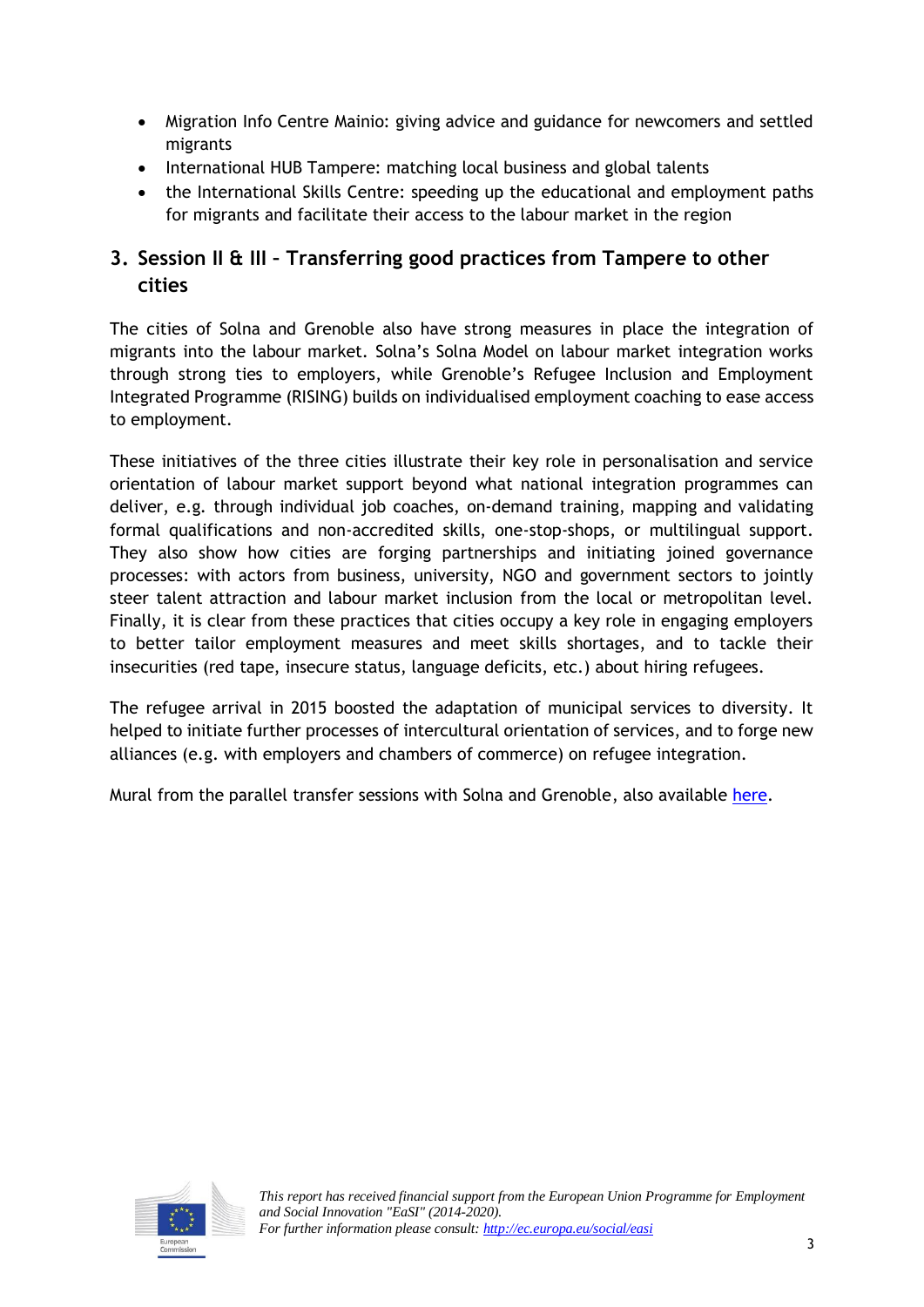

## **4. SESSION IV High-level political panel debate: 'What role for cities in the new EU policies on migration and integration?'**

These local level experiences were connected to the EU policy agenda on migration and integration. Cities engaged in a panel discussion with European Commission representatives Michael Shotter, Director for Migration, Protection and Visa, and Katarina Ivanković-Knežević, Director for Social Affairs, as well as Tampere's deputy mayor Jaakko Stenhäll and Amsterdam's deputy mayor Rutger Groot Wassink.

The New Pact on Migration and Asylum and the upcoming Action Plan on Integration and Inclusion were the main two policy files discussed, specifically in how they relate to cities' integration efforts at the local level. With respect to the former, questions were raised about the compromise character of the proposal and whether the balance was struck between border management funding and integration funding. Connected to this, the Commission encouraged cities to engage in national level discussions on the importance of

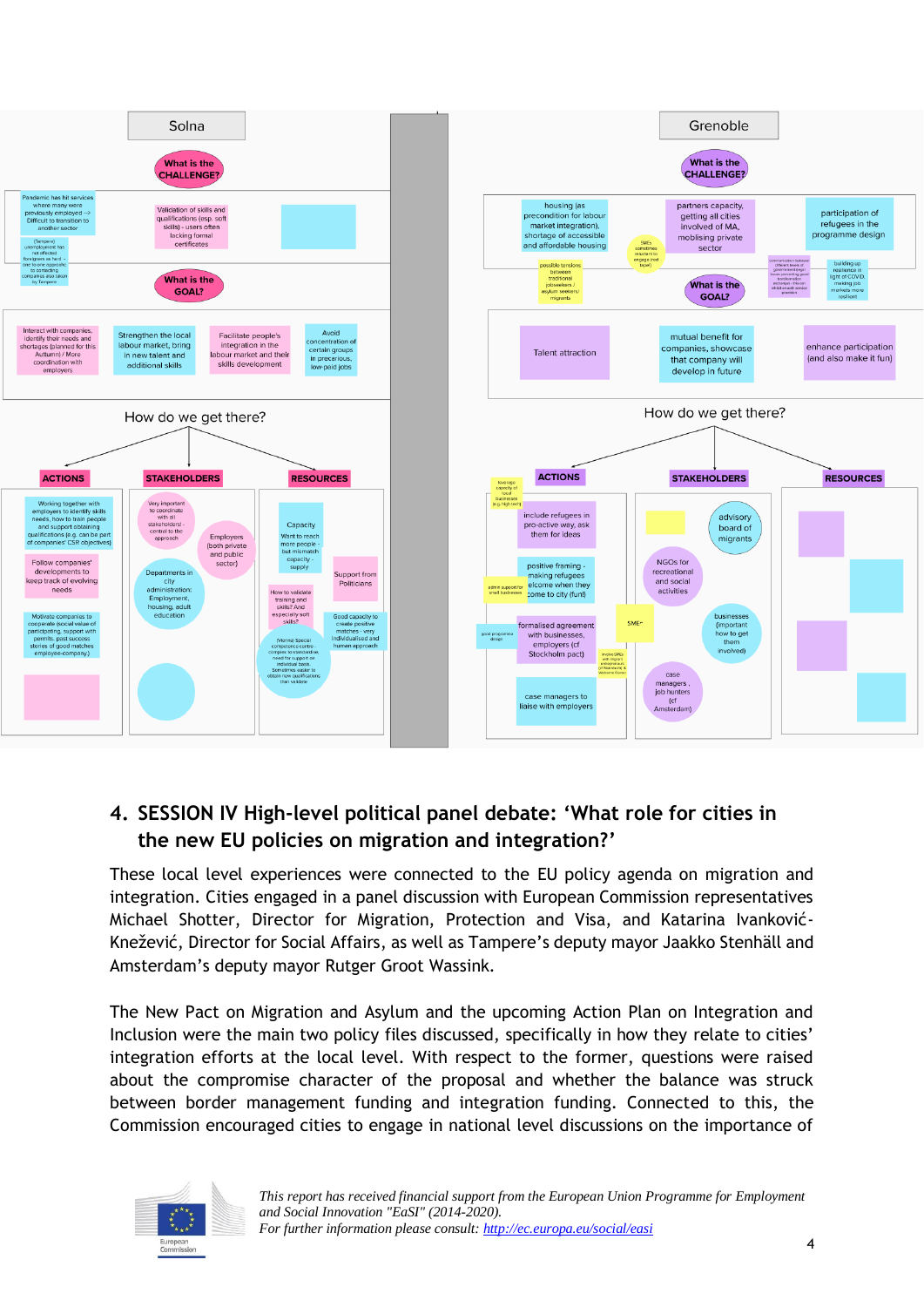including migrants as a priority in member states' National Reform and Resilience Programmes in the context of the pandemic recovery. The discussion also touched on the upcoming difficult negotiations on a common approach to migration and asylum and the need to find solidarity between member states.

With view to the Action Plan on Integration and Inclusion 2021-2027, the discussions highlighted that:

- Direct and structural funding for cities, independent from national governments, remains a key priority for cities for the consolidation of existing local initiatives.
- Funding should be more flexible and support from different sources should be more compatible, and not determine policy design by its administrative logic.
- Opportunities for transnational learning and multi-level venues in which cities sit at a table with national governments and the European Commission are of strategic importance for cities and should be intensified.
- Particularly when views on migration differ radically between cities and national governments, creating funding and cooperation structures independent of national government is crucial for cities to stay involved in the EU discussions on migrant and refugee integration.

These and other points are taking into account in a Eurocities submission to the public [consultation on the integration and inclusion of migrants and people with a migrant](https://ec.europa.eu/eusurvey/runner/consultationintegrationmigrants?surveylanguage=EN)  [background.](https://ec.europa.eu/eusurvey/runner/consultationintegrationmigrants?surveylanguage=EN)

The Commission also highlighted that the European Pillar of Social Rights and the upcoming Action Plan on its implementation were key documents that will set the long-term future of social policy in the EU. As migration plays a crucial role in many of its principles, a mainstreaming approach to migration and integration is indispensable.

## **5. Follow-up and Impact in the EU Action Plan on Integration and Inclusion 2021-2027**

The key messages from the WG Migration and Integration meeting of 7/8 October, after subsequent submission to the policy development of the Commission, were clearly taken on board in the European Commission's recently published [EU Action Plan Integration and](https://ec.europa.eu/home-affairs/sites/homeaffairs/files/pdf/action_plan_on_integration_and_inclusion_2021-2027.pdf)  [Inclusion 2021-2027,](https://ec.europa.eu/home-affairs/sites/homeaffairs/files/pdf/action_plan_on_integration_and_inclusion_2021-2027.pdf) which includes many of Eurocities' main advocacy points. The plan takes inclusion for all as its basis and outlines several objectives and actions to build inclusive and cohesive societies.

The action plan includes proposals to ensure easier access for cities to EU funding through increasing involvement in national programmes and specific national funding calls for cities. It specifies the strong involvement of cities in multi-governance partnerships and displays a clear recognition that cities play a key role in welcoming and integrating newcomers. Indeed, the importance of the local level in integration measures is a red line which runs through